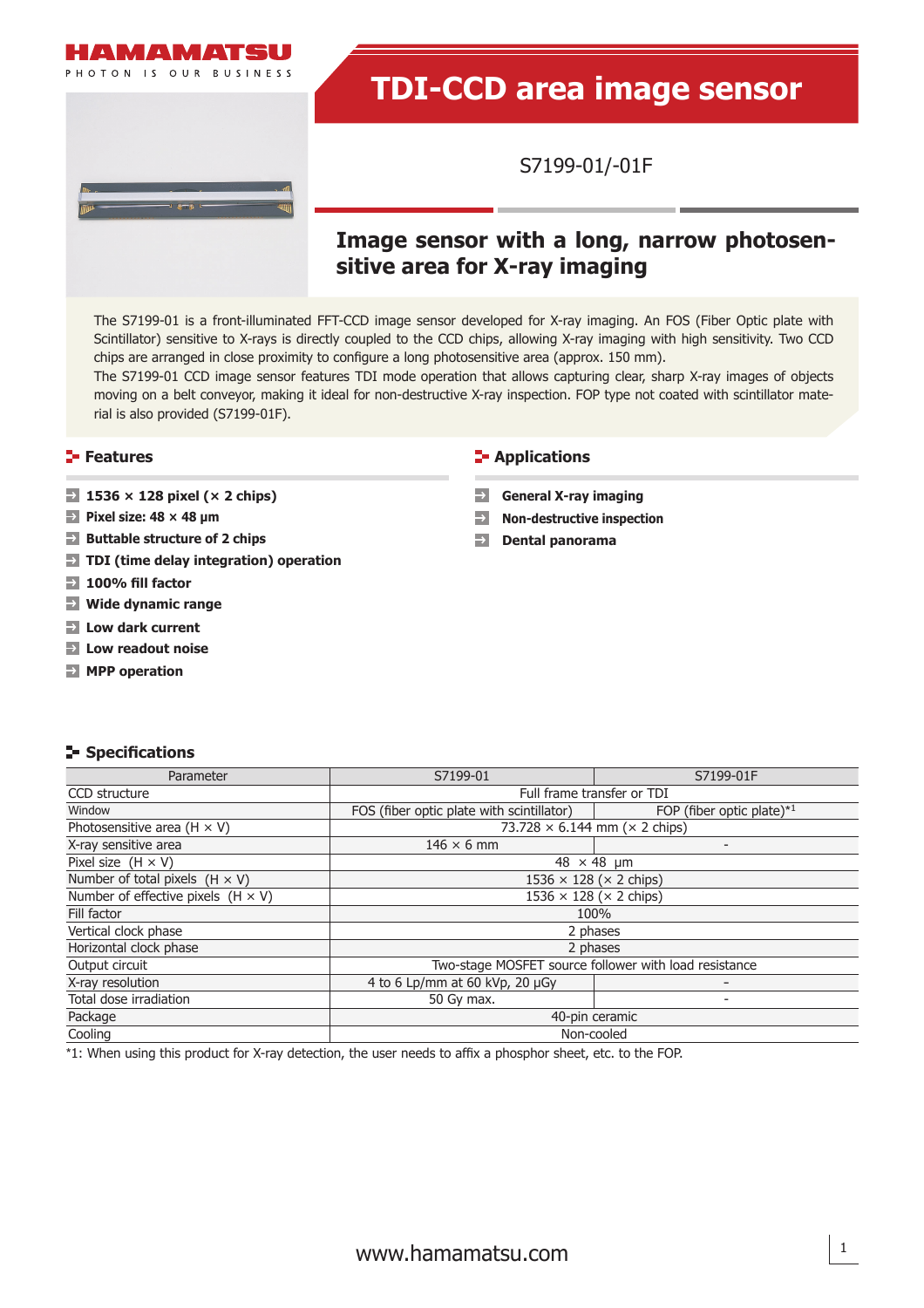#### **Absolute maximum ratings (Ta=25 °C )**

| Parameter                | Symbol                       | Min.         | Typ.                     | Max.  | Unit   |
|--------------------------|------------------------------|--------------|--------------------------|-------|--------|
| Storage temperature      | Tstg                         | $-20$        |                          | $+70$ | °C     |
| Operating temperature    | Topr                         | $\mathbf{0}$ | $\overline{\phantom{a}}$ | $+40$ | °C     |
| OD voltage               | <b>VOD</b>                   | $-0.5$       |                          | $+20$ | V      |
| RD voltage               | <b>VRD</b>                   | $-0.5$       | $\overline{\phantom{0}}$ | $+18$ | V      |
| ISV voltage              | <b>VISV</b>                  | $-0.5$       | $\overline{\phantom{0}}$ | $+18$ | V      |
| IGV voltage              | <b>VIGV</b>                  | $-15$        | -                        | $+15$ | V      |
| IGH voltage              | <b>VIGH</b>                  | $-15$        | $\overline{\phantom{0}}$ | $+15$ | V      |
| SG voltage               | <b>VSG</b>                   | $-15$        | -                        | $+15$ | $\vee$ |
| OG voltage               | <b>VOG</b>                   | $-15$        | $\overline{\phantom{0}}$ | $+15$ | V      |
| RG voltage               | <b>VRG</b>                   | $-15$        | $\overline{\phantom{0}}$ | $+15$ | V      |
| TG voltage               | <b>VTG</b>                   | $-15$        |                          | $+15$ | V      |
| Vertical clock voltage   | VP1AV, VP2AV<br>VP1BV, VP2BV | $-15$        |                          | $+15$ | $\vee$ |
| Horizontal clock voltage | VP1AH, VP2AH<br>VP1BH, VP2BH | $-15$        |                          | $+15$ | V      |

Note: Exceeding the absolute maximum ratings even momentarily may cause a drop in product quality. Always be sure to use the product within the absolute maximum ratings.

### **Operating conditions (MPP mode, Ta=25 °C)**

|                                            | Parameter             | Symbol                           | Min.                     | Typ.           | Max.                     | Unit   |  |
|--------------------------------------------|-----------------------|----------------------------------|--------------------------|----------------|--------------------------|--------|--|
| Output transistor drain voltage            |                       | <b>VOD</b>                       | 12                       | 15             |                          | V      |  |
| Reset drain voltage                        |                       | <b>VRD</b>                       | 12                       | 13             | 14                       | V      |  |
| Output gate voltage                        |                       | <b>VOG</b>                       | $-0.5$                   | $\overline{2}$ | 5                        | V      |  |
| Output transistor ground voltage           |                       | <b>VSSA</b>                      |                          | $\mathbf{0}$   |                          | V      |  |
| Substrate voltage                          |                       | <b>VSSD</b>                      | $-5$                     | $\mathbf{0}$   |                          | $\vee$ |  |
|                                            | Vertical input source | <b>VISV</b>                      | $\overline{\phantom{a}}$ | <b>VRD</b>     | $\overline{\phantom{a}}$ |        |  |
| Test point                                 | Vertical input gate   | <b>VIGV</b>                      | $-8$                     | $\Omega$       | $\overline{a}$           | V      |  |
|                                            | Horizontal input gate | <b>VIGH</b>                      | $-8$                     | $\mathbf 0$    |                          |        |  |
| Vertical shift register<br>clock voltage   | High                  | VP1AVH, VP2AVH<br>VP1BVH, VP2BVH | 0                        | 3              | 6                        | V      |  |
|                                            | Low                   | VP1AVL, VP2AVL<br>VP1BVL, VP2BVL | $-9$                     | -8             | $-7$                     |        |  |
| Horizontal shift register<br>clock voltage | High                  | VP1AHH, VP2AHH<br>VP1BHH, VP2BHH | 0                        | 3              | 6                        | V      |  |
|                                            | Low                   | VP1AHL, VP2AHL<br>VP1BHL, VP2BHL | $-9$                     | $-8$           | $-7$                     |        |  |
|                                            | High                  | <b>VSGH</b>                      | 0                        | 3              | 6                        | V      |  |
| Summing gate voltage                       | Low                   | <b>VSGL</b>                      | $-9$                     | -8             | $-7$                     |        |  |
|                                            | High                  | <b>VRGH</b>                      | 0                        | 3              | 6                        | V      |  |
| Reset gate voltage                         | Low                   | <b>VRGL</b>                      | $-9$                     | $-8$           | $-7$                     |        |  |
| Transfer gate voltage                      | High                  | <b>VTGH</b>                      | 0                        | 3              | 6                        | $\vee$ |  |
|                                            | Low                   | <b>VTGL</b>                      | $-9$                     | $-8$           | $-7$                     |        |  |

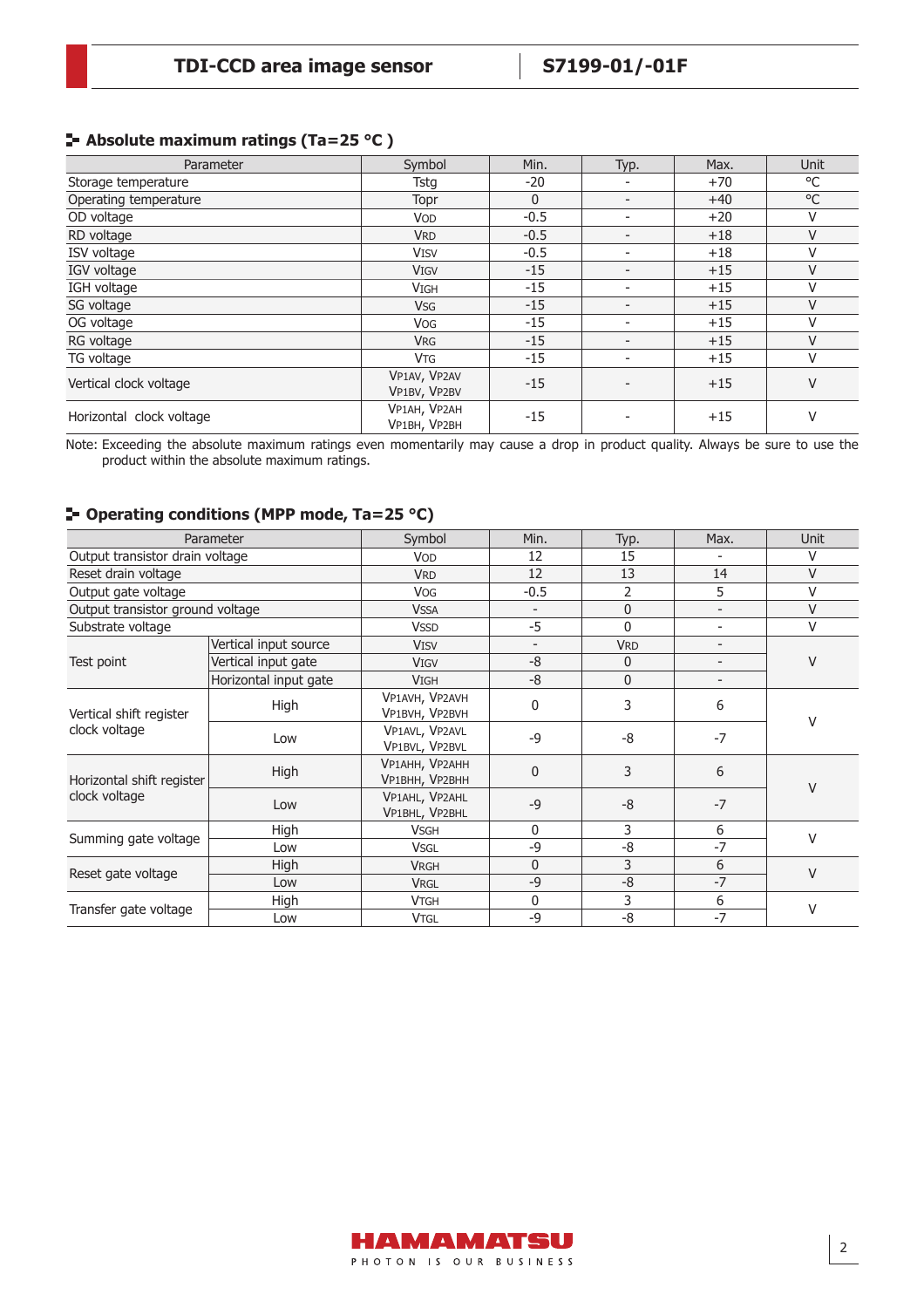#### **Electrical characteristics (Ta=25 °C)**

| Parameter                             | Symbol                       | Remark             | Min.                     | Typ.    | Max.                     | Unit       |
|---------------------------------------|------------------------------|--------------------|--------------------------|---------|--------------------------|------------|
| Signal output frequency               | fc                           |                    |                          |         | 4                        | <b>MHz</b> |
| Reset clock frequency                 | frg                          |                    | $\overline{\phantom{a}}$ |         | 4                        | <b>MHz</b> |
| Vertical shift register capacitance   | CP1AV, CP2AV<br>CP1BV, CP2BV |                    |                          | 15000   |                          | рF         |
| Horizontal shift register capacitance | CP1AH, CP2AH<br>CP1BH, CP2BH |                    |                          | 500     |                          | рF         |
| Summing gate capacitance              | <b>Csg</b>                   |                    | $\overline{\phantom{0}}$ | 15      | ۰                        | pF         |
| Reset gate capacitance                | <b>CRG</b>                   |                    | $\overline{\phantom{a}}$ | 10      |                          | pF         |
| Transfer gate capacitance             | <b>CTG</b>                   |                    | $\overline{\phantom{a}}$ | 500     |                          | рF         |
| Transfer efficiency                   | <b>CTE</b>                   | $\vert *2 \rangle$ | 0.99995                  | 0.99999 | $\overline{\phantom{0}}$ |            |
| DC output level                       | Vout                         | $*3$               | 5                        | 8       | 11                       |            |
| Output impedance                      | Zo                           | $ *3$              | $\overline{\phantom{a}}$ | 500     | -                        | $\Omega$   |
| Power dissipation                     | P                            | $*3*4$             |                          | 60      | $\overline{\phantom{0}}$ | mW         |

\*2: Measured at half of the full well capacity. CTE is defined per pixel.

\*3: VOD=15 V

\*4: Power dissipation of the on-chip amplifier (each chip)

#### **Electrical and optical characteristics (Ta=25 °C, unless otherwise noted)**

| Parameter                   |                                         | Symbol             | Remark      | Min.              | Typ.                     | Max.                     | Unit            |                          |
|-----------------------------|-----------------------------------------|--------------------|-------------|-------------------|--------------------------|--------------------------|-----------------|--------------------------|
| Saturation output voltage   |                                         |                    | Vsat        |                   |                          | $Fw \times Sv$           |                 | v                        |
|                             |                                         | Vertical           |             |                   | 600                      | 1200                     |                 |                          |
| Full well capacity          | Horizontal                              | Fw                 |             | 600               | 1200                     |                          | ke <sup>-</sup> |                          |
|                             |                                         | Summing            |             |                   | 600                      | 1200                     |                 |                          |
| CCD node sensitivity        |                                         |                    | Sv          | $\left *5\right $ | 0.45                     | 0.6                      |                 | $\mu$ V/e-               |
| Dark current (MPP mode)     |                                         |                    | DS.         | $\ast$ 6          |                          | 8                        | 24              | ke <sup>-</sup> /pixel/s |
|                             |                                         | Ta=25 $\degree$ C  | Nr          | $\vert *7$        |                          | 90                       |                 | $e-$ rms                 |
| Readout noise               | Ta=-40 $\degree$ C                      |                    |             |                   | 60                       | 120                      |                 |                          |
| Dynamic range               |                                         | DR.                | $*8$        | 5000              | 20000                    |                          |                 |                          |
|                             | X-ray response nonuniformity (S7199-01) |                    | <b>XRNU</b> | $*9$              |                          |                          |                 | $\frac{0}{0}$            |
|                             | Photoresponse nonuniformity (S7199-01F) |                    | <b>PRNU</b> | $*10$             |                          | ±10                      | ±30             |                          |
|                             | Point defects*11                        | White spots        |             |                   |                          | $\overline{\phantom{0}}$ | 10              |                          |
| <b>Blemish</b>              |                                         | <b>Black spots</b> |             |                   |                          |                          | 10              |                          |
|                             | Cluster defects                         |                    |             | $*12$             | $\overline{\phantom{a}}$ |                          | 0               |                          |
| Column defects              |                                         |                    |             | $\vert *13 \vert$ | $\overline{\phantom{a}}$ | -                        | 0               |                          |
| X-ray resolution (S7199-01) |                                         |                    | $\Delta R$  |                   | 4                        | 6                        |                 | Lp/mm                    |

\*5: VOD=15 V

\*6: Dark current doubles for every 5 to 7 °C.

\*7: Operating frequency is 2 MHz.

\*8: Dynamic range = Full well capacity / Readout noise

\*9: X-ray irradiation of 60kVp, measured at half of the full well capacity.

Measuring region that is within 146.0 mm (H)  $\times$  6.0 mm (V) (refer to dimensional outline)

$$
XRNU [%] = \frac{Fixed pattern noise (peak to peak)}{8000} \times 100
$$

Signal

\*10: Measured at one-half of the saturation output (full well capacity) using LED light (peak emission wavelength: 565 nm)

PRNU [%]=  $\frac{\text{Fixed pattern noise (peak to peak)}}{\text{Signal}} \times 100$ 

 $*11$ : White spots  $> 20$  times of typ. dark signal (8 ke<sup>-</sup>/pixel/s)

Black spots > 50% reduction in response relative to adjacent pixels, measured at half of the full well capacity

\*12: Continuous 2 to 9 point defects

\*13: Continuous >10 point defects

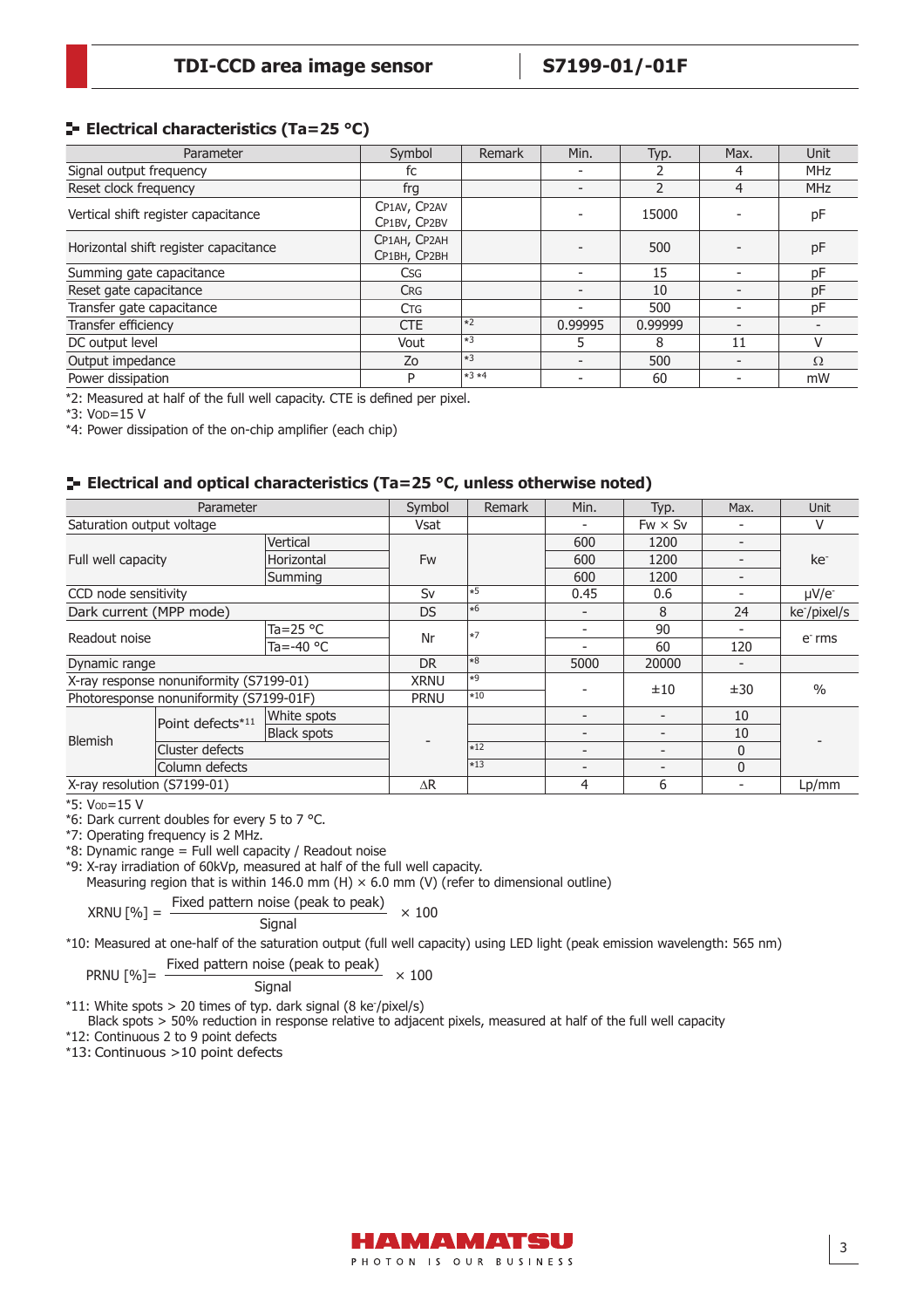#### (X-ray source: 60 kVp) (X-ray source: 70 kVp, filter: aluminum 4 mmt) 1.0 1000 0.9 0.8 0.7 Output voltage (mV) Output voltage (mV) 0.6 CTF 0.5 500 0.4 0.3 0.2 0.1  $\Omega$  $0\frac{L}{0}$ 1 2 3 4 5 6 7 8 9 10  $\Omega$ 10 20 30 40 Spatial frequency (Line pair/mm) X-ray exposure (µGy) KMPDB0248EA KMPDB0249EB

## **Resolution (S7199-01) Consumersion CFT** and **CFT** and **CFT** and **CFT** and **CFT** and **CFT** and **CFT** and **CFT** and **CFT** and **CFT** and **CFT** and **CFT** and **CFT** and **CFT** and **CFT** and **CFT** and **CFT** and **CFT** and **CFT**

### **P** Device structure



#### **Pixel format**

| Left Horizontal Direction $\rightarrow$<br>Right |               |                  |                                                          |                  |               |              |  |
|--------------------------------------------------|---------------|------------------|----------------------------------------------------------|------------------|---------------|--------------|--|
| <b>Blank</b>                                     | Optical black | <b>Isolation</b> | Effective                                                | <b>Isolation</b> | Optical black | <b>Blank</b> |  |
|                                                  |               |                  | 1536                                                     |                  |               |              |  |
|                                                  |               |                  | Top $\leftarrow$ Vertical direction $\rightarrow$ Bottom |                  |               |              |  |
|                                                  |               | <b>Isolation</b> | Effective                                                | Isolation        |               |              |  |
|                                                  |               |                  | 128                                                      |                  |               |              |  |

AMAMATSU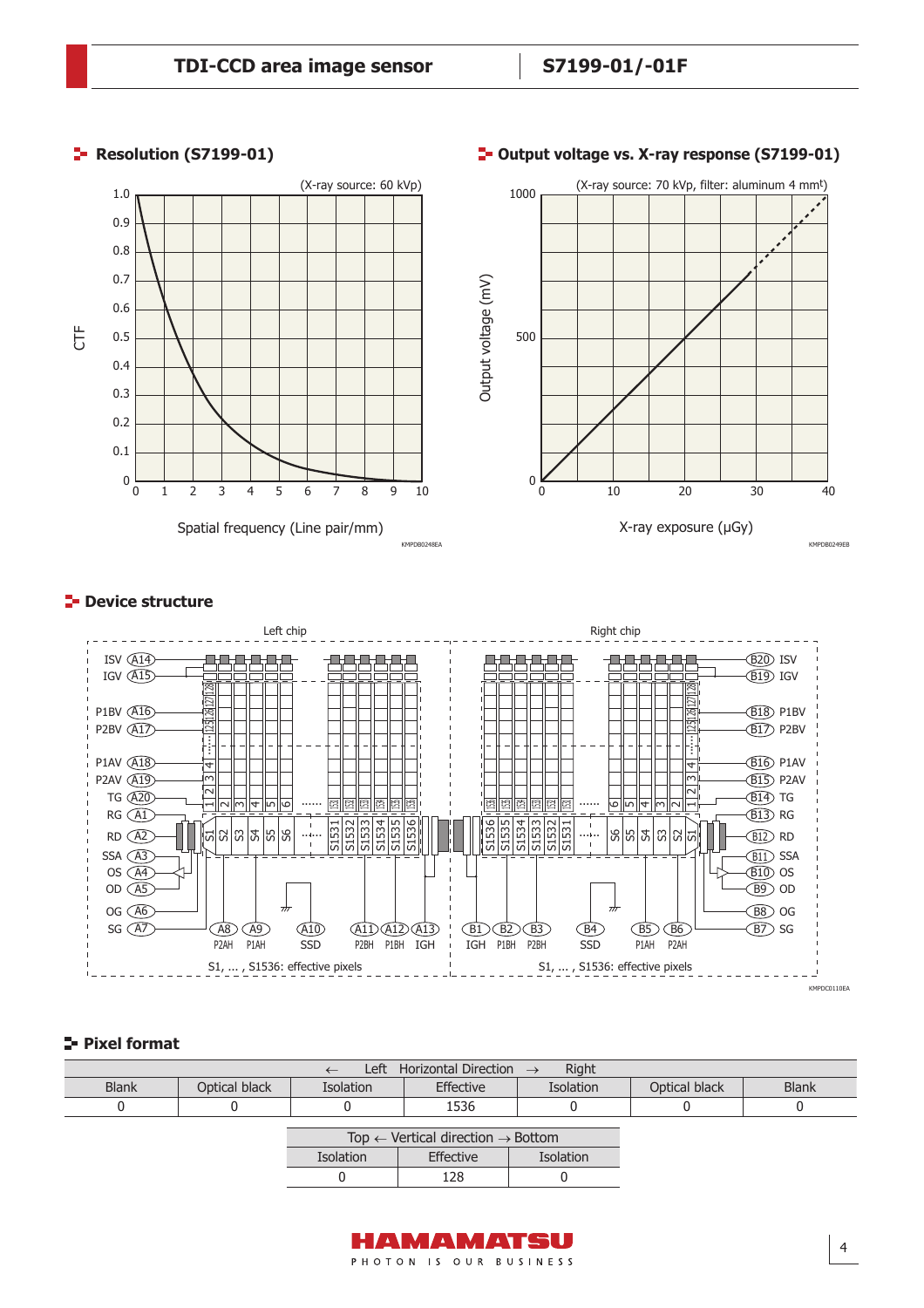

## **T**- Timing chart (TDI operation)

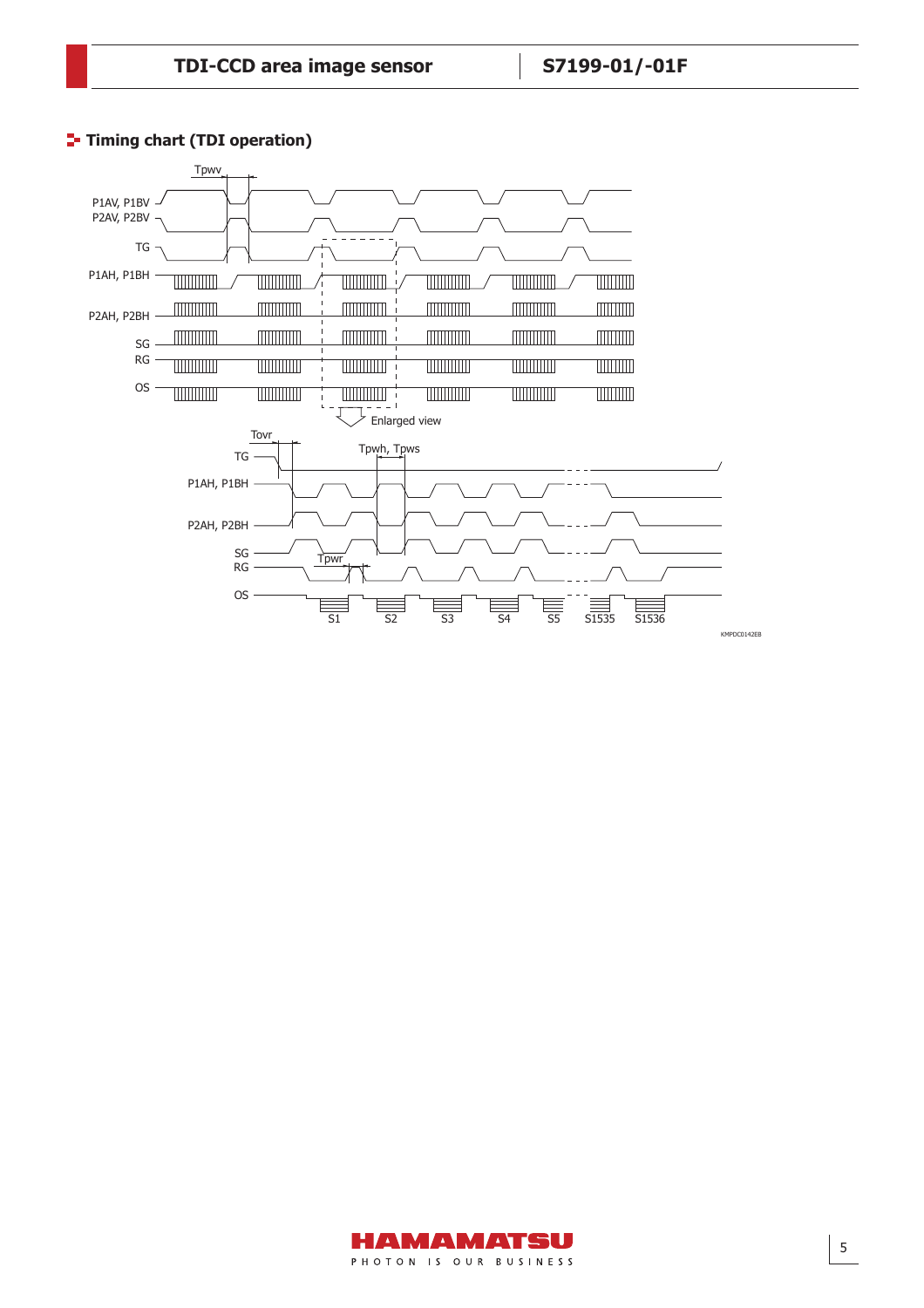

# **Timing chart (TDI operation, 2 × 2 pixel binning)**

| Parameter                 | Symbol              | <b>Remark</b>            | Min.       | Typ.                     | Max.                     | Unit |               |
|---------------------------|---------------------|--------------------------|------------|--------------------------|--------------------------|------|---------------|
| P1AV, P1BV,               | Pulse width         | tpwy                     | $*14 *15$  | 30                       | 60                       |      | μs            |
| P2AV, P2BV, TG            | Rise and fall times | tprv, tpfv               |            | 200                      |                          |      | ns            |
| P1AH, P1BH,<br>P2AH, P2BH | Pulse width         | tpwh                     |            | 125                      | 250                      |      | ns            |
|                           | Rise and fall times | tprh, tpfh               | $\star$ 15 | 10                       | $\overline{\phantom{0}}$ |      | ns            |
|                           | Duty ratio          | $\overline{\phantom{a}}$ |            | $\overline{\phantom{a}}$ | 50                       |      | $\frac{0}{0}$ |
|                           | Pulse width         | tpws                     |            | 125                      | 250                      |      | ns            |
| SG                        | Rise and fall times | tprs, tpfs               |            | 10                       |                          |      | ns            |
|                           | Duty ratio          |                          |            | $\overline{\phantom{a}}$ | 50                       |      | $\frac{0}{0}$ |
| <b>RG</b>                 | Pulse width         | tpwr                     |            | 10                       | 50                       |      | ns            |
|                           | Rise and fall times | tprr, tpfr               |            | 5                        |                          |      | ns            |
| TG-P1AH, P1BH             | Overlap time        | tovr                     |            | 10                       | 20                       |      | μs            |

\*14: TG terminal can be short-circuited to P2AV terminal.

\*15: Symmetrical clock pulses should be overlapped at 50% of maximum pulse amplitude.

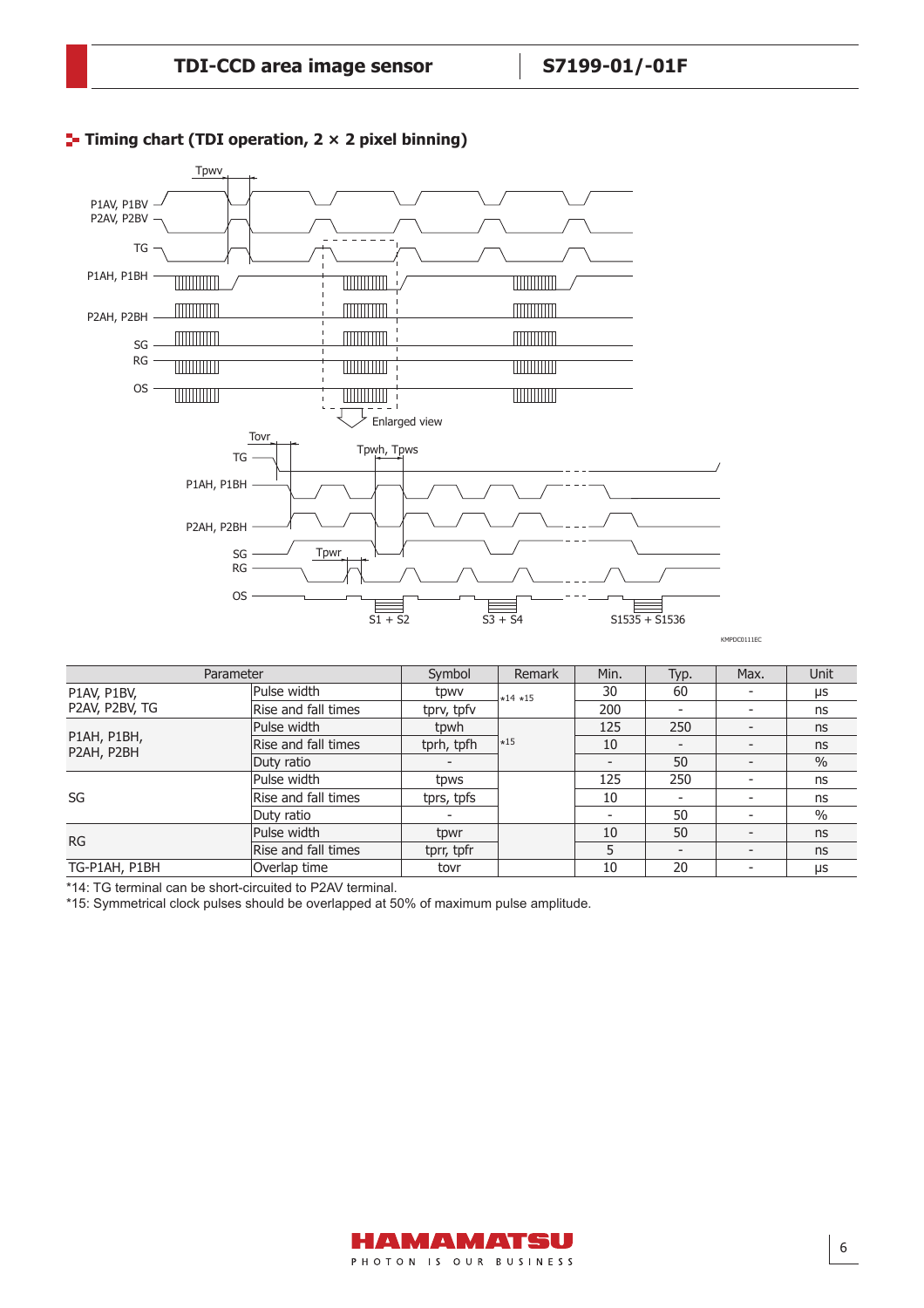#### **P**- Dimensional outline (unit: mm)



AMAMATSU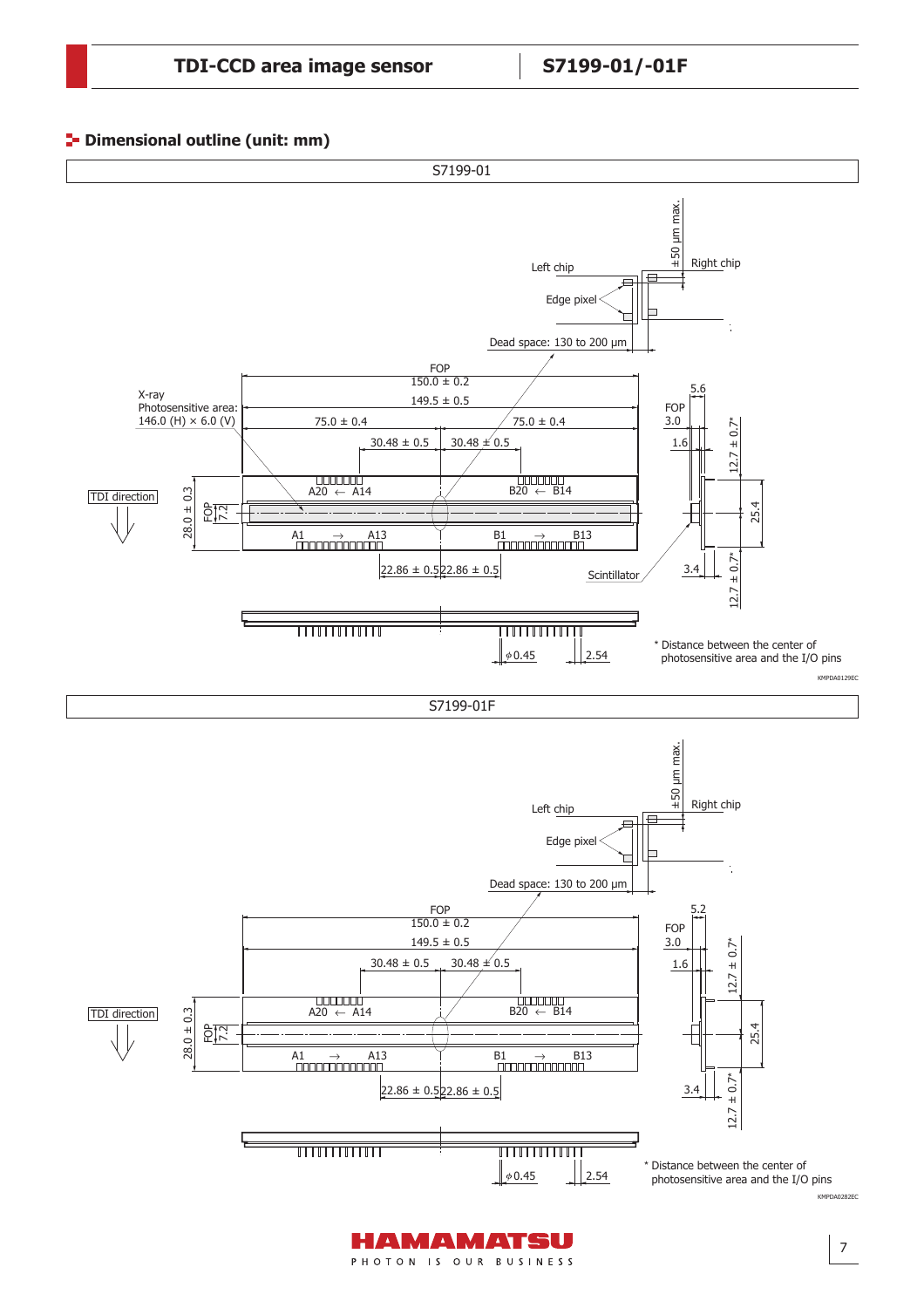# **Pin connections**

| Pin no.        | Symbol                 | Description                        | Remark              |
|----------------|------------------------|------------------------------------|---------------------|
| A1             | RG                     | Reset gate                         |                     |
| A2             | <b>RD</b>              | Reset drain                        |                     |
| A <sub>3</sub> | <b>SSA</b>             | Analog ground                      |                     |
| A4             | <b>OS</b>              | Output transistor source           |                     |
| A <sub>5</sub> | OD                     | Output transistor drain            |                     |
| A <sub>6</sub> | OG                     | Output gate                        |                     |
| A7             | $\overline{\text{SG}}$ | Summing gate                       |                     |
| A <sub>8</sub> | P <sub>2</sub> AH      | CCD horizontal register clock A-2  |                     |
| A <sub>9</sub> | P1AH                   | CCD horizontal register clock A-1  |                     |
| A10            | <b>SSD</b>             | Digital ground                     |                     |
| A11            | P <sub>2</sub> BH      | CCD horizontal register clock B-2  | Same timing as P2AH |
| A12            | P1BH                   | CCD horizontal register clock B-1  | Same timing as P1AH |
| A13            | IGH                    | Test point (horizontal input gate) |                     |
| A14            | <b>ISV</b>             | Test point (vertical input source) | Shorted to RD       |
| A15            | IGV                    | Test point (vertical input gate)   |                     |
| A16            | P1BV                   | CCD vertical register clock B-1    | Same timing as P1AV |
| A17            | P <sub>2</sub> BV      | CCD vertical register clock B-2    | Same timing as P2AV |
| A18            | P1AV                   | CCD vertical register clock A-1    |                     |
| A19            | P <sub>2</sub> AV      | CCD vertical register clock A-2    |                     |
| A20            | TG                     | Transfer gate                      |                     |
| <b>B1</b>      | <b>IGH</b>             | Test point (horizontal input gate) |                     |
| B2             | P1BH                   | CCD horizontal register clock B-1  | Same timing as P1AH |
| B <sub>3</sub> | P <sub>2</sub> BH      | CCD horizontal register clock B-2  | Same timing as P2AH |
| B <sub>4</sub> | <b>SSD</b>             | Digital ground                     |                     |
| B <sub>5</sub> | P1AH                   | CCD horizontal register clock A-1  |                     |
| <b>B6</b>      | P <sub>2</sub> AH      | CCD horizontal register clock A-2  |                     |
| <b>B7</b>      | SG                     | Summing gate                       |                     |
| B <sub>8</sub> | <b>OG</b>              | Output gate                        |                     |
| B <sub>9</sub> | OD                     | Output transistor drain            |                     |
| <b>B10</b>     | <b>OS</b>              | Output transistor source           |                     |
| <b>B11</b>     | <b>SSA</b>             | Analog ground                      |                     |
| <b>B12</b>     | <b>RD</b>              | Reset drain                        |                     |
| <b>B13</b>     | $\overline{\text{RG}}$ | Reset gate                         |                     |
| <b>B14</b>     | TG                     | Transfer gate                      |                     |
| <b>B15</b>     | P <sub>2</sub> AV      | CCD vertical register clock A-2    |                     |
| <b>B16</b>     | P1AV                   | CCD vertical register clock A-1    |                     |
| <b>B17</b>     | P <sub>2</sub> BV      | CCD vertical register clock B-2    | Same timing as P2AV |
| <b>B18</b>     | P1BV                   | CCD vertical register clock B-1    | Same timing as P1AV |
| <b>B19</b>     | IGV                    | Test point (vertical input gate)   |                     |
| <b>B20</b>     | <b>ISV</b>             | Test Point (vertical input source) | Shorted to RD       |